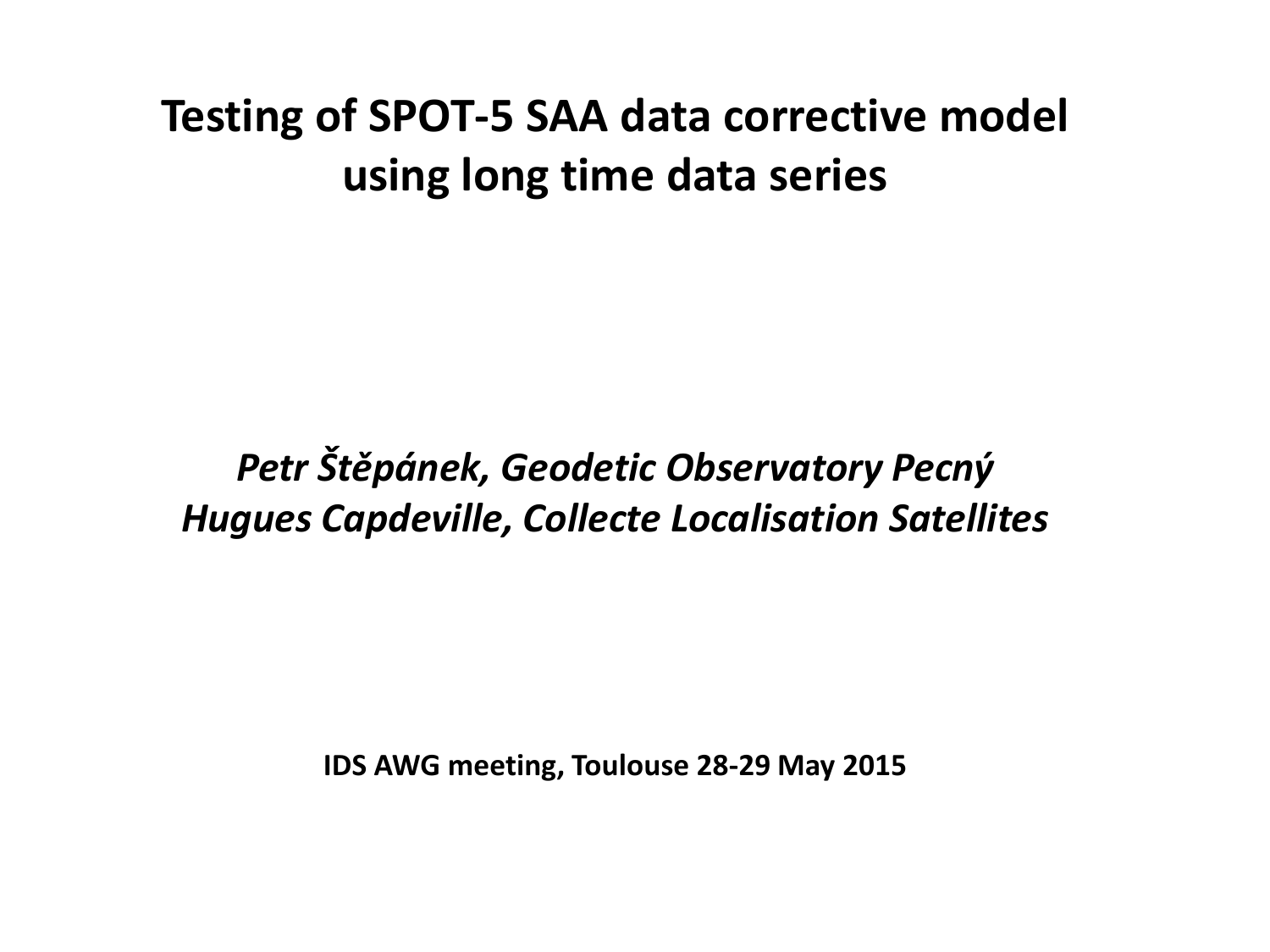#### **SAA onboard Frequency signal on 5 days**

 comparison for SPOT-4, SPOT-5 and Jason-1 effect on SPOT-5 lower than for Jason-1  $\triangleright$  but contrary to SPOT-4 significant

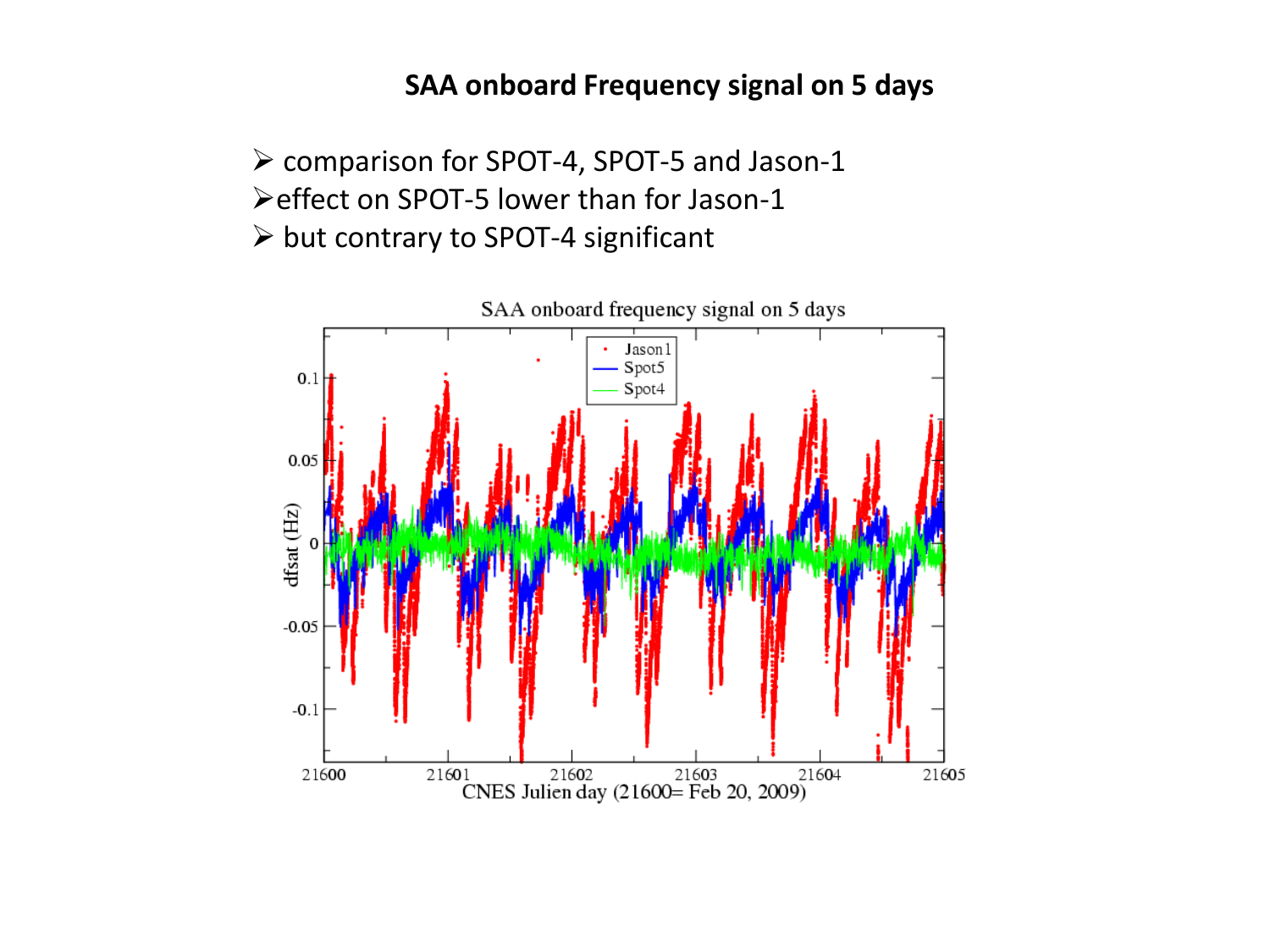



(mean: 0.3464 / stdev:  $1.0109 / min$  $0.0000 / \text{max}$ 8.08563



#### **Backup slides from AWG Toulouse 2013**

#### (mean: 0.3069 / st.dev: 0.9351 / min: 0.0000 / max: 7.8413)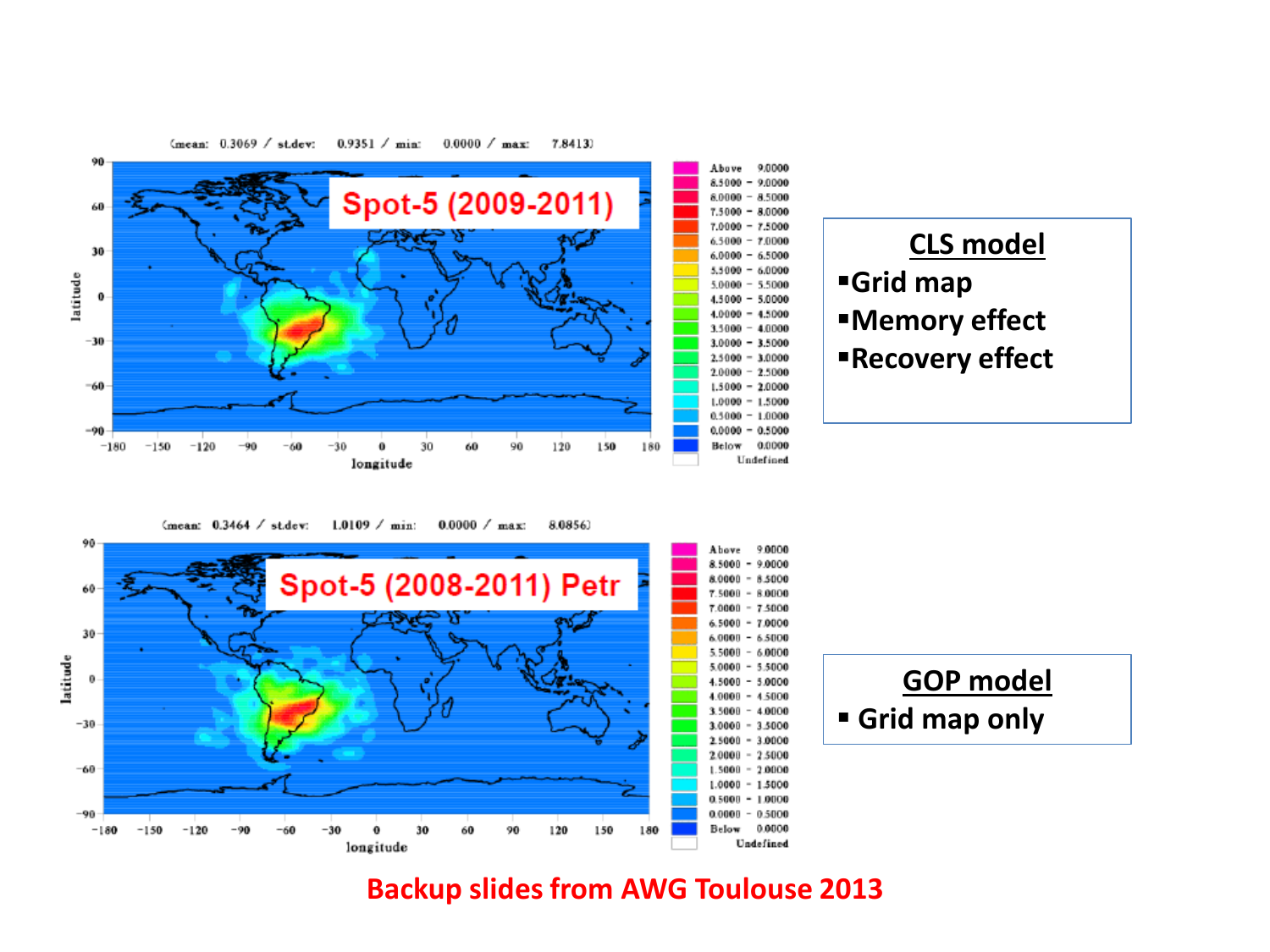## **GOP or GRG (LCA) SPOT-5 data corrective model ?**

❖ data span  $2011.0 - 2012.0$ 

❖ SPOT-5 solution compared to S4+EN+J2+CR solution

❖ ZTD compated to the GNSS estimates

|                    | Unc.  | GOP   | <b>LCA</b> |  |
|--------------------|-------|-------|------------|--|
|                    | (mm)  | (mm)  | (mm)       |  |
| Arequipa           | -68   |       | 10         |  |
| Cachoeira Paulista | $-98$ | $-17$ | 13         |  |
| Santiago           | -54   |       |            |  |
| Kourou             | -35   |       | -4         |  |

7TD bias w.r.t. **GNSS PPP** 

|                    | Uncorrected |        |        |        | <b>GOP</b> corrections | <b>Reduction %</b> |        |       |
|--------------------|-------------|--------|--------|--------|------------------------|--------------------|--------|-------|
|                    | Lat mm      | Lon mm | Up mm  | Lat mm | Lon mm                 | Up mm              | Horiz. | Vert. |
| Arequipa           | 101         | -80    | $-162$ | 35     | 18                     | $-39$              | 69     | 76    |
| Cachoeira Paulista | $-61$       | 128    | $-330$ | $-50$  | 123                    | $-79$              | 6      | 76    |
| Santiago           | $-170$      | -75    | $-131$ | $-49$  | 27                     | -8                 | 70     | 94    |
| Kourou             | 90          | $-54$  | 14     | 19     | $-49$                  | $-22$              | 50     |       |
| Ascension          | 58          | $-16$  | $-47$  | 9      | -8                     | $-30$              | 80     | 36    |
| St-Helene          | $-19$       | 55     | $-26$  | $-25$  | $-17$                  | $-18$              | 48     | 31    |

|                    | Uncorrected |        |        |        | <b>LCA</b> corrections |       |        | <b>Reduction %</b> |  |
|--------------------|-------------|--------|--------|--------|------------------------|-------|--------|--------------------|--|
|                    | Lat mm      | Lon mm | Up mm  | Lat mm | Lon mm                 | Up mm | Horiz. | Vert.              |  |
| Arequipa           | 101         | $-80$  | $-162$ | 33     | 32                     | -7    | 64     | 96                 |  |
| Cachoeira Paulista | $-61$       | 128    | $-330$ | 37     | 101                    | 13    | 24     | 96                 |  |
| Santiago           | $-170$      | -75    | $-131$ | $-25$  | 58                     | $-24$ | 66     | 82                 |  |
| Kourou             | 90          | $-54$  | 14     | -8     | $-71$                  | $-16$ | 32     |                    |  |
| Ascension          | 58          | $-16$  | $-47$  | 29     | $-55$                  | $-10$ | ۰      | 79                 |  |
| St-Helene          | $-19$       | 55     | $-26$  | $-26$  | 19                     | -4    | 45     | 85                 |  |

Stations coordinate Bias - GOP corrective model



**Decision : both models strongly reduces the effect, but GRG(LCA) model achieves better overall result -> GRG (LCA) model applied in ITRF reprocessing**

**Backup slides from AWG Toulouse 2013**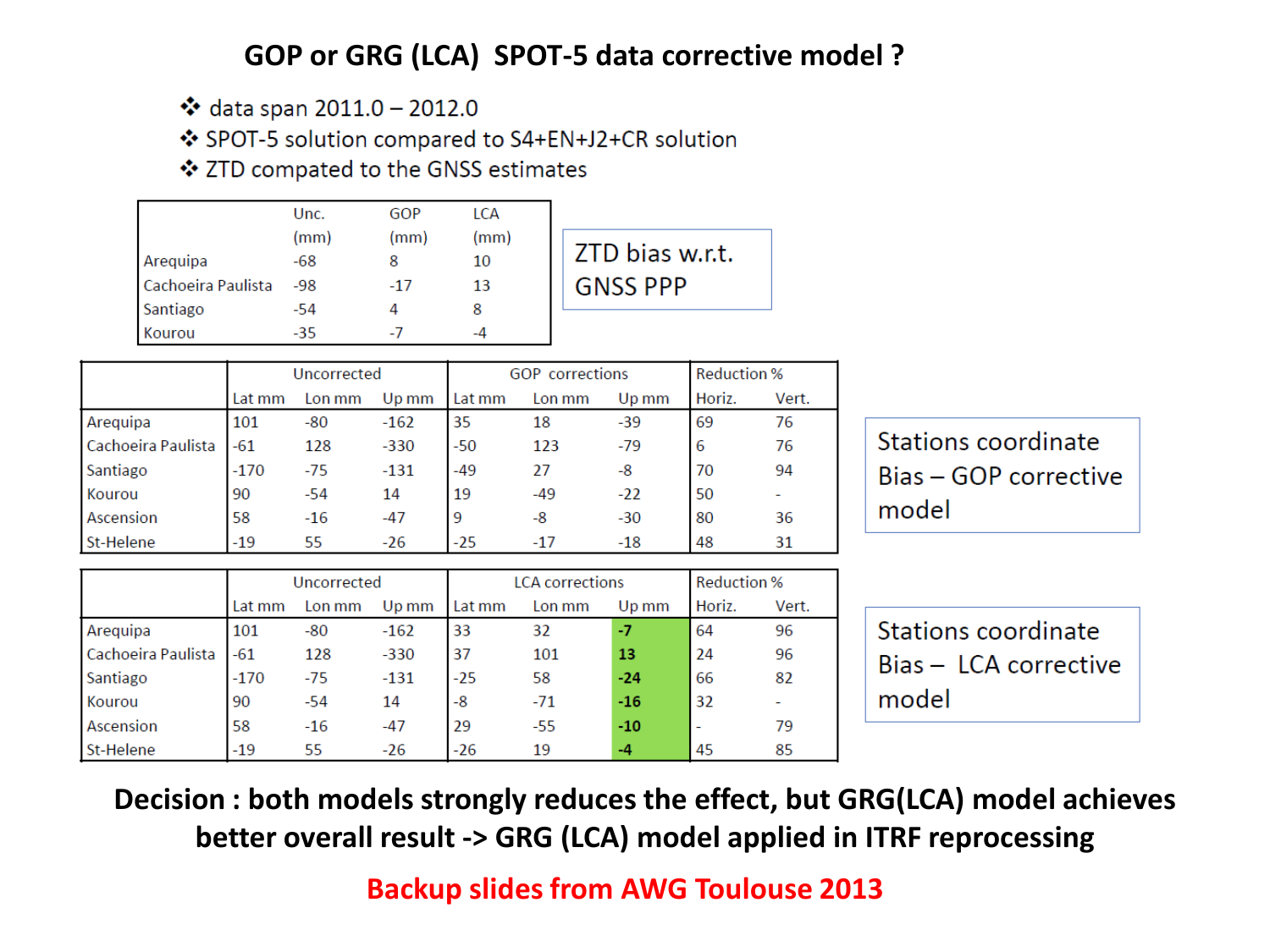## **Test the data corrective model on long term time span**

**2 ACs (GRG, GOP)** 

**GRG data corrective model (official IDS corrected SPOT-5 data)**

**GRG 2006.0 – 2015.0** 

**GOP 2006.0 – 2014.0**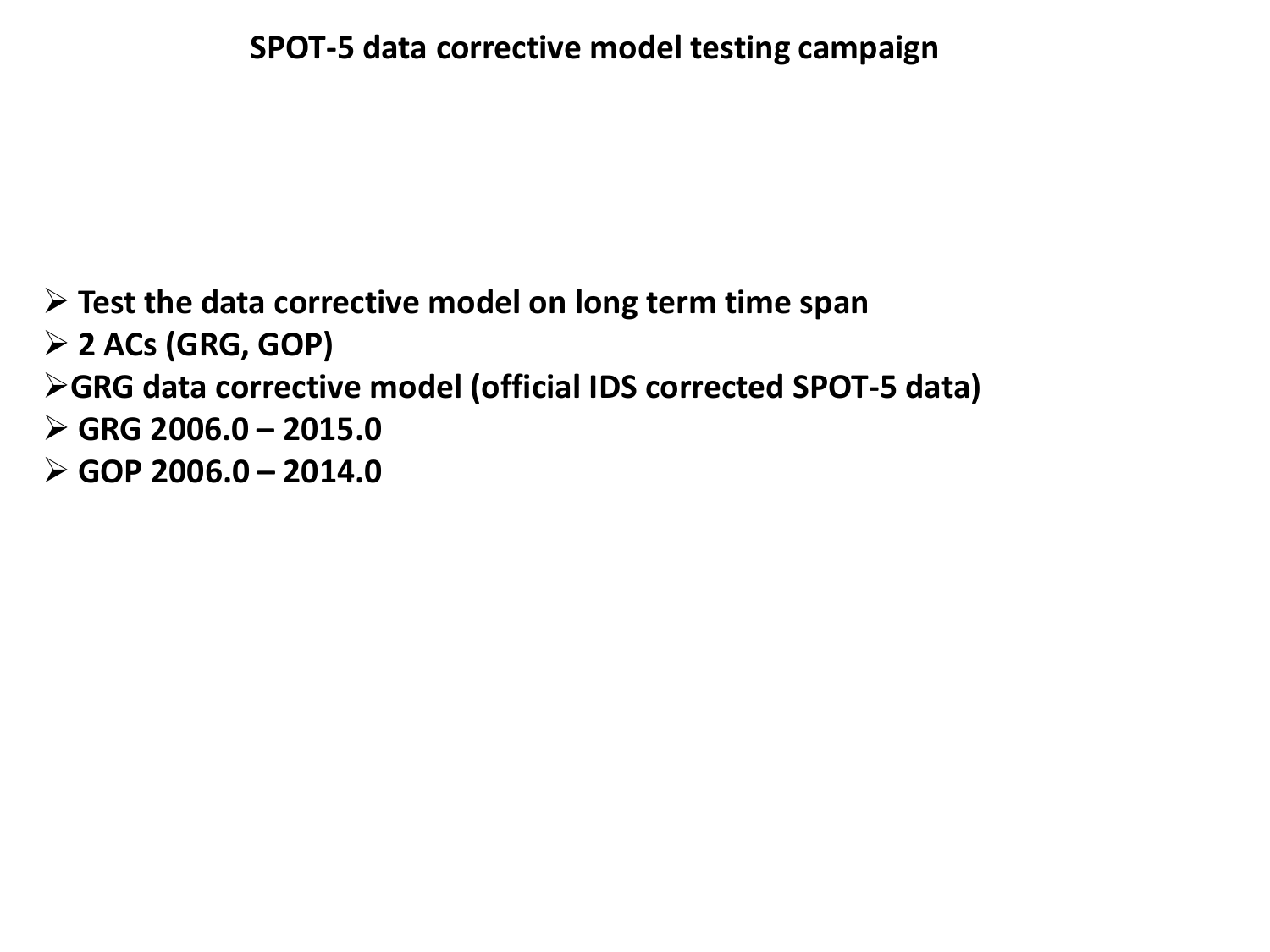#### **GRG – RMS of the fit and nbr of processed data**

 $\triangleright$  RMS of the fit reduced by 1.5%

 $\triangleright$  nbr of processed data only very slightly reduced

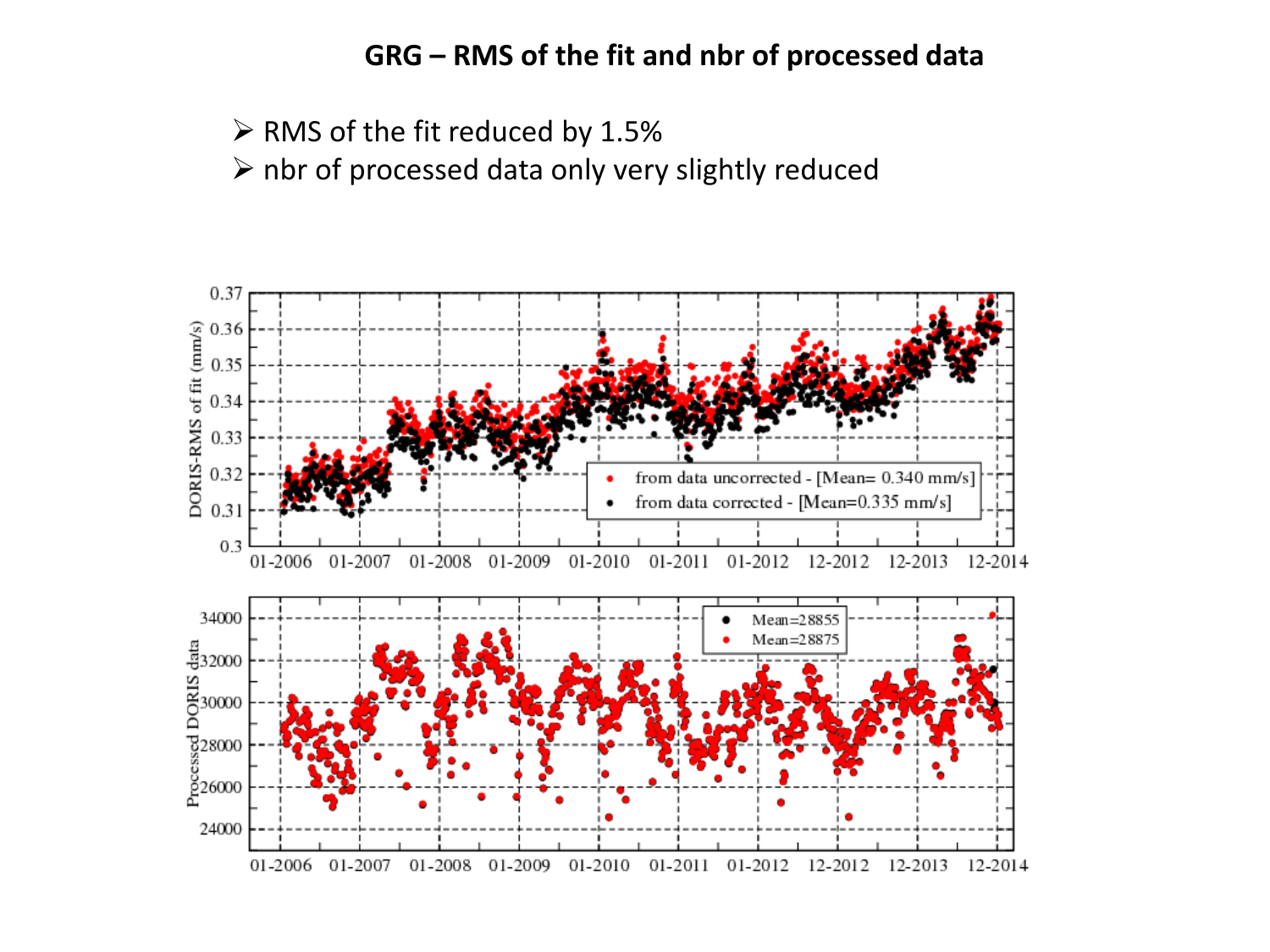#### **GOP – RMS of the fit**

 $\triangleright$  RMS of the fit reduced by 0.8% in average

- $\triangleright$  RMS reduction increased during the time
- For SAA stations RMS of the fit reduction up to 12%

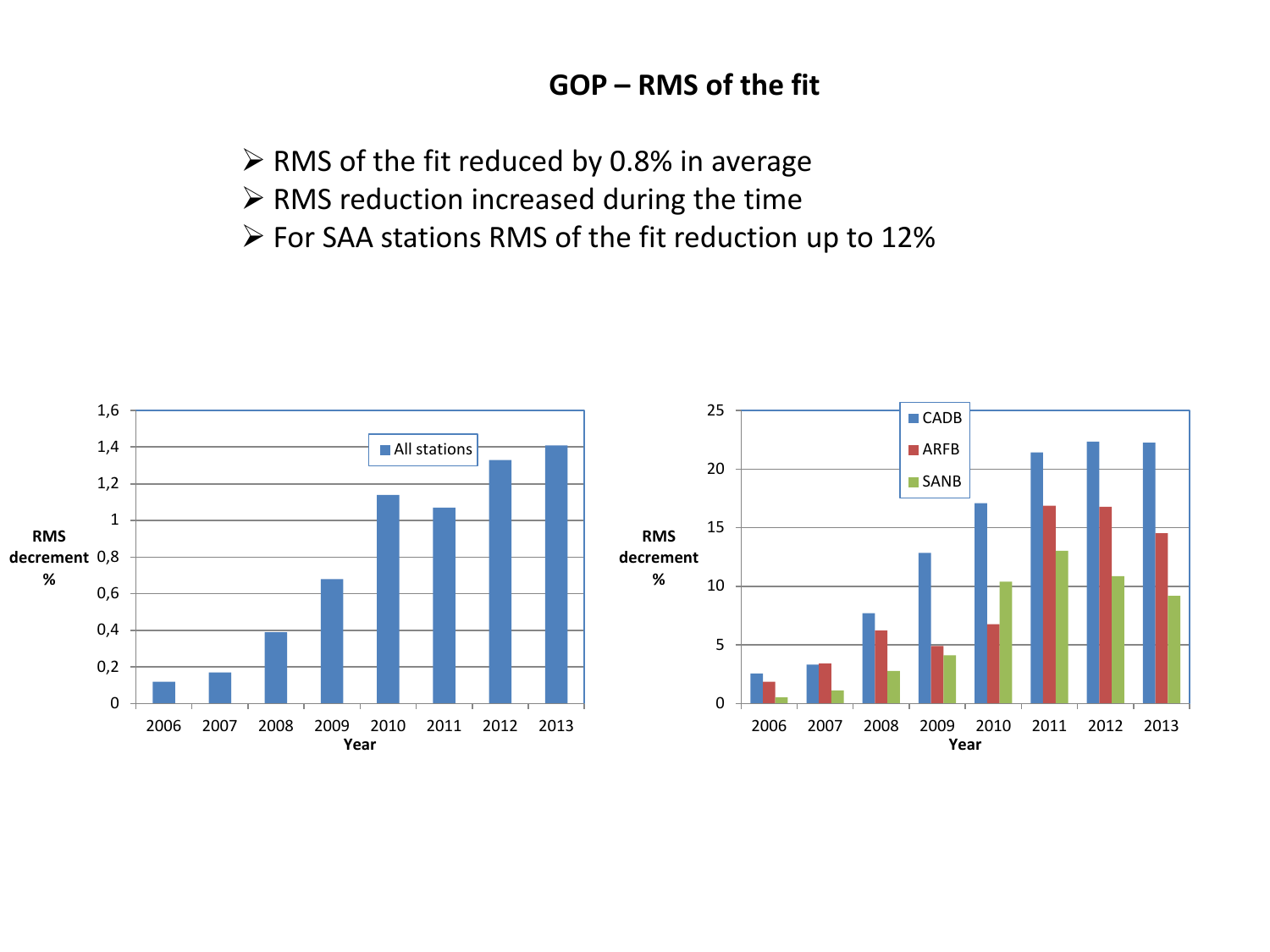## **GOP - Arc overlap RMS**

# $\triangleright$  Arc 24 hours

Overlap only in midnight epoch

|             | Radial (cm) | Along (cm) | $Out$ (cm) |
|-------------|-------------|------------|------------|
| Uncorrected | 1.41        | 14.30      | 5.28       |
| Corrected   | 1.30        | 12.41      | 3.96       |
| Improvement | 8%          | 13%        | 25%        |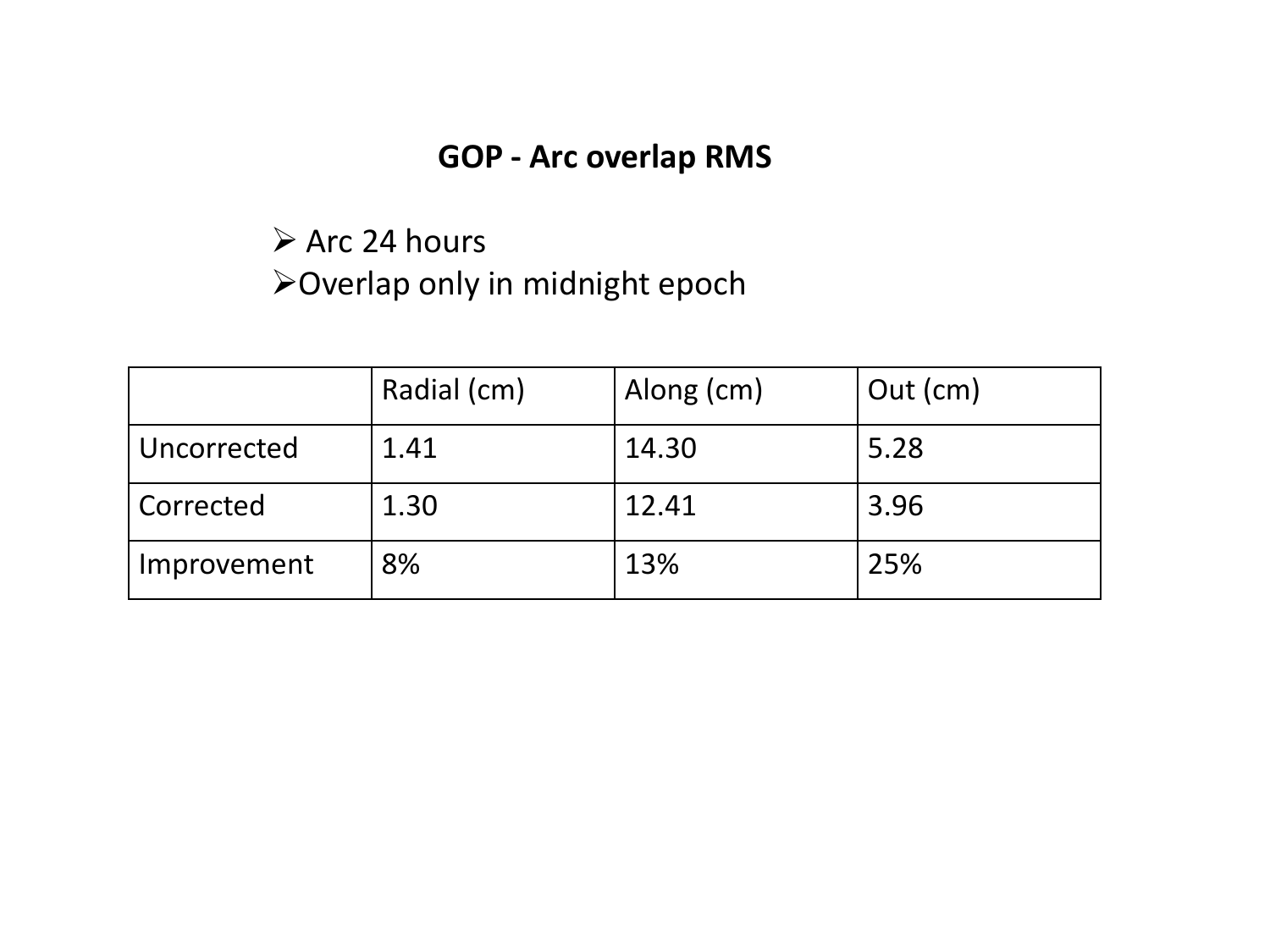#### **GRG – station WRMS, single satellite SPOT-5 solution**

Degradation in East component

#### Improvement in Up component

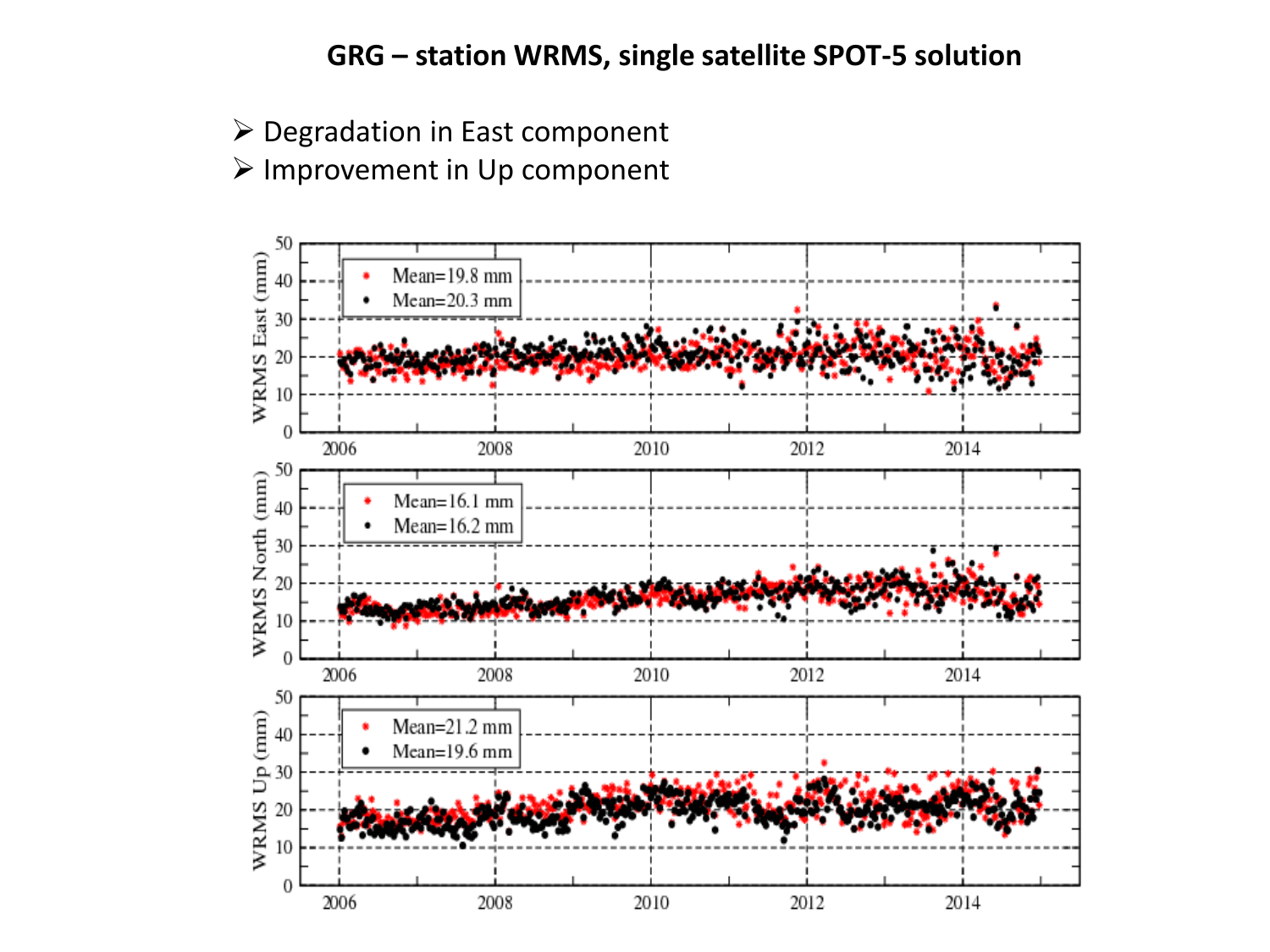#### **GOP - repeatability RMS, complete network, multisatellite solutions**

|                    | Noth (mm) | East (mm) | Up (mm) |
|--------------------|-----------|-----------|---------|
| No SPOT-5          | 14.7      | 19.5      | 18.0    |
| SPOT-5 uncorrected | 13.4      | 17.4      | 16.1    |
| SPOT-5 corrected   | 13.2      | 17.1      | 15.8    |

## **GOP - repeatability RMS, selected stations ARFB, CADB and SANB, multisatellite solutions**

|                    | Noth (mm) | East (mm) | Up(mm) |
|--------------------|-----------|-----------|--------|
| No SPOT-5          | 19.6      | 25.7      | 27.3   |
| SPOT-5 uncorrected | 19.6      | 26.0      | 27.5   |
| SPOT-5 corrected   | 17.6      | 23.5      | 26.5   |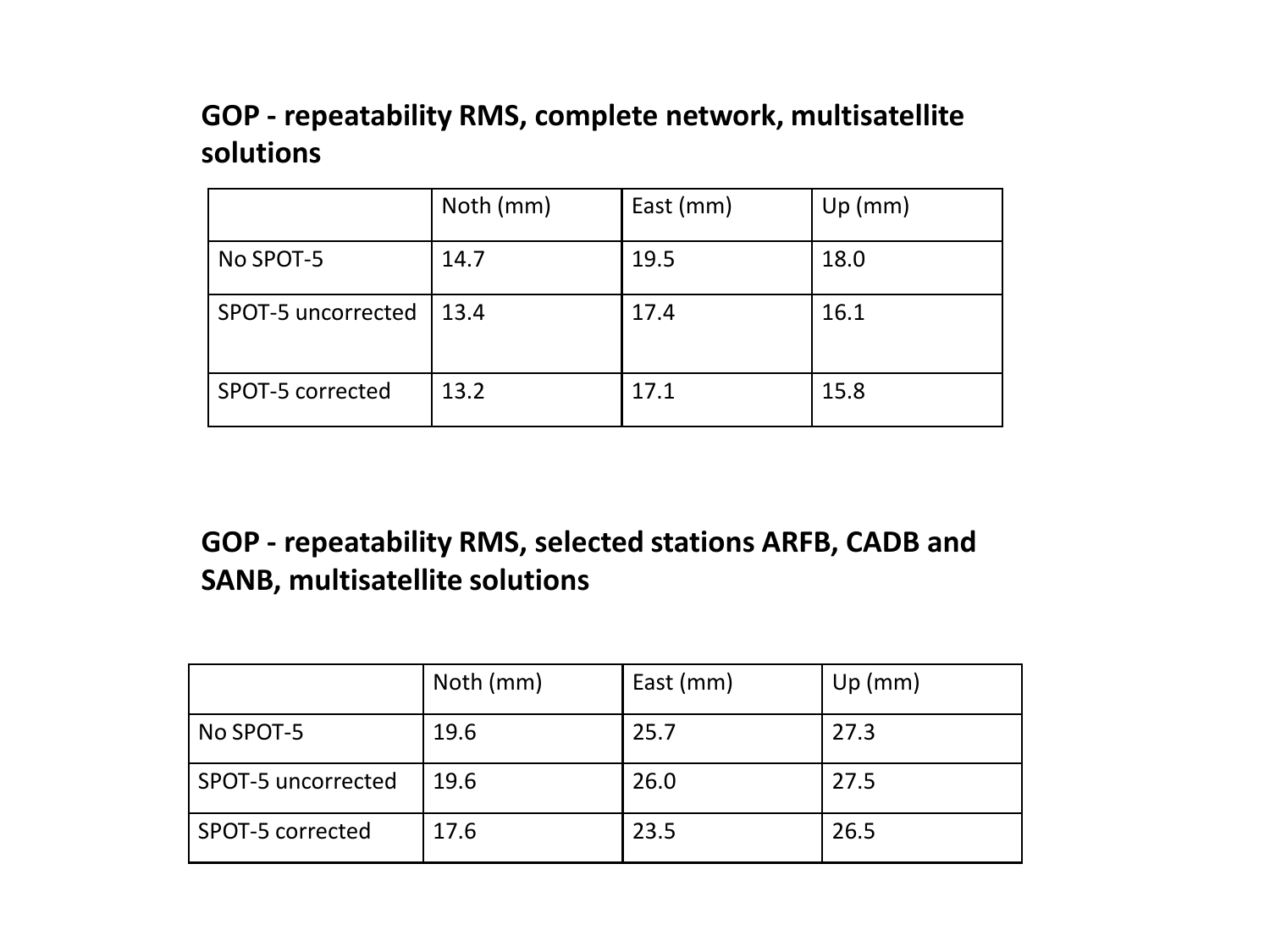#### **GOP - Comparison to DPOD08, multisatellite solutions**

|             | Noth (mm) | East (mm) | Up (mm) |
|-------------|-----------|-----------|---------|
| No SPOT-5   | 17.2      | 21.6      | 20.7    |
| SPOT-5      | 15.6      | 19.1      | 18.7    |
| uncorrected |           |           |         |
| SPOT-5      | 15.4      | 19.8      | 18.6    |
| corrected   |           |           |         |

## **GOP - Transformation parameters (average and std dev.), multisatellite solutions**

|             | $Tx \ (mm)$    | $Ty$ (mm)      | $Tz$ (mm)        | Scale (ppb)     |
|-------------|----------------|----------------|------------------|-----------------|
| No SPOT-5   | $-0.9{\pm}4.5$ | $-3.0±5.5$     | $-19.2 \pm 28.1$ | $2.66 \pm 1.75$ |
| SPOT-5      | $-3.2 + 4.4$   | $0.1 \pm 5.3$  | $-20.1 \pm 22.3$ | $2.85 \pm 1.29$ |
| uncorrected |                |                |                  |                 |
| SPOT-5      | $-1.7 + 4.1$   | $-1.7 \pm 5.1$ | $-20.0+21.7$     | $2.95 \pm 1.33$ |
| corrected   |                |                |                  |                 |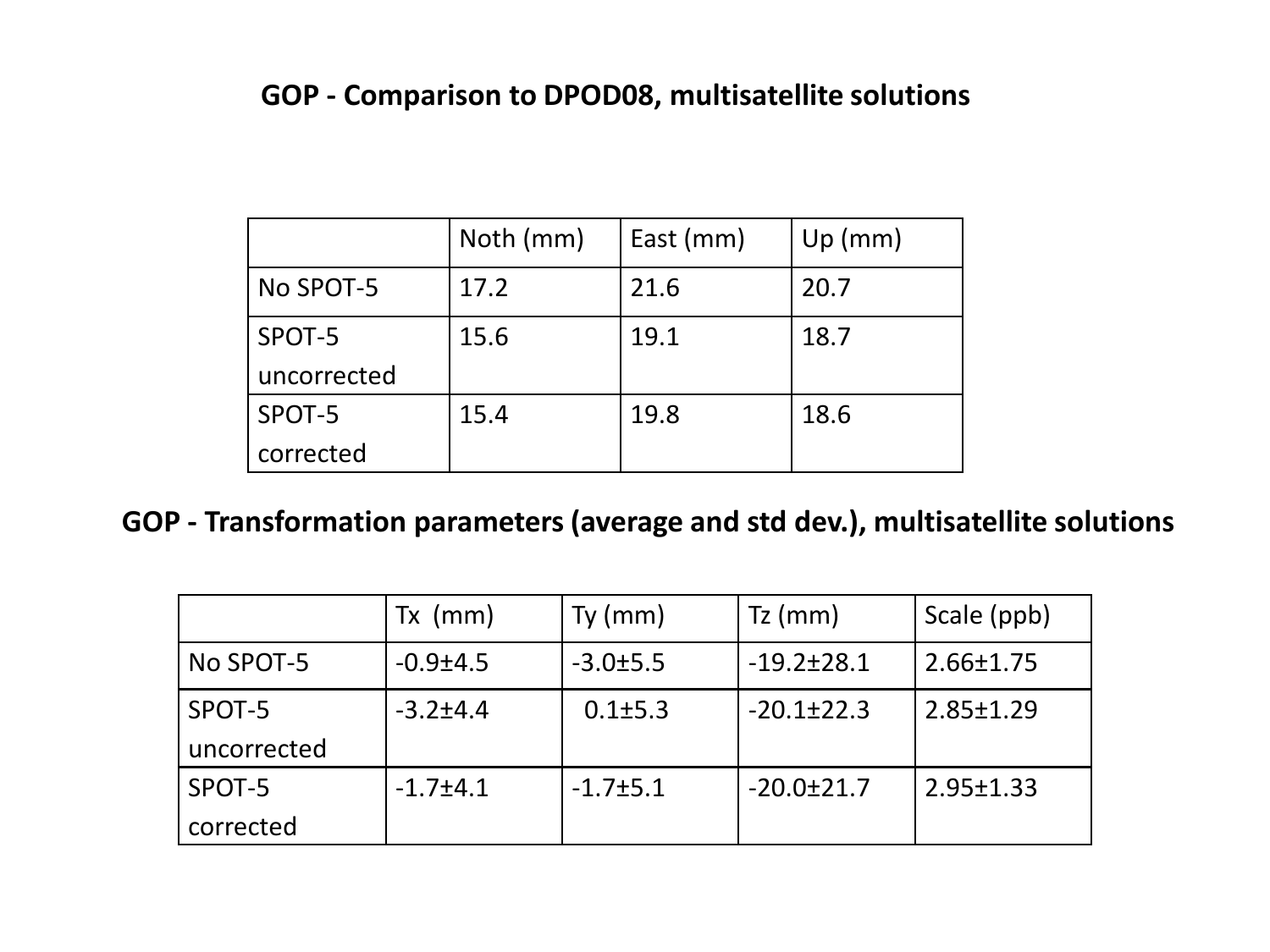**GOP – station bias of SPOT-5 solutions w.r.t. multisatellite solution excl. SPOT-5** 

- **High positioning bias**
- **Bias is rising in the time (e.g. ASDB ->ASEB)**

**Good compensation by corrective model in North and Up component**

**Bias in East component not reduced**

 **Bias in East component in geographical correction (negative for west stations, positive for others). When corrections applied, positive for "inner" stations**

| <b>Station</b>    | Acronym     | Years of    | Nbr.      | No corrections |         |          | Corrected    |              |         |
|-------------------|-------------|-------------|-----------|----------------|---------|----------|--------------|--------------|---------|
|                   |             | observation | <b>of</b> | (mm)           |         |          | (mm)         |              |         |
|                   |             |             | weeks     | <b>North</b>   | East    | Up       | <b>North</b> | East         | Up      |
| Arequipa          | <b>ARFB</b> | 2006-2013   | 382       | 89.7           | $-56.9$ | $-128.7$ | 25.5         | 57.6         | $-1.9$  |
| Ascension         | <b>ASDB</b> | 2006-2009   | 176       | 29.1           | 18.5    | $-25.9$  | 12.7         | $-25.8$      | $-8.3$  |
|                   | <b>ASEB</b> | 2009-2013   | 179       | <b>52.8</b>    | 36.9    | $-44.5$  | 11.9         | $-60.6$      | 5.5     |
| Cachoeira P.      | <b>CADB</b> | 2006-2013   | 364       | $-29.6$        | 123.1   | $-248.1$ | 3.7          | <b>126.7</b> | 19.0    |
| St. Helena        | <b>HEMB</b> | 2006-2013   | 388       | 2.3            | 44.0    | $-17.7$  | $-8.8$       | 6.0          | $-11.6$ |
| Kourou            | <b>KRVB</b> | 2006-2011   | 255       | 71.1           | $-31.2$ | 2.0      | 15.3         | $-60.7$      | $-8.7$  |
|                   | <b>KRWB</b> | 2011-2013   | 133       | 110.5          | $-75.0$ | $-21.4$  | 4.6          | $-117.6$     | $-33.7$ |
| <b>Rio Grande</b> | <b>RIPB</b> | 2006-2008   | 119       | $-1.1$         | $-9.4$  | 33.9     | 11.4         | $-19.8$      | 13.7    |
|                   | <b>RIQB</b> | 2008-2012   | 206       | $-14.9$        | $-36.5$ | 37.0     | 12.0         | $-61.3$      | 4.3     |
|                   | <b>RIRB</b> | 2012-2013   | 87        | $-35.8$        | $-52.4$ | 49.1     | 3.9          | $-71.7$      | 3.0     |
| Santiago          | <b>SANB</b> | 2006-2013   | 377       | $-102.2$       | $-55.3$ | 89.0     | $-5.8$       | <u>53.9</u>  | $-7.5$  |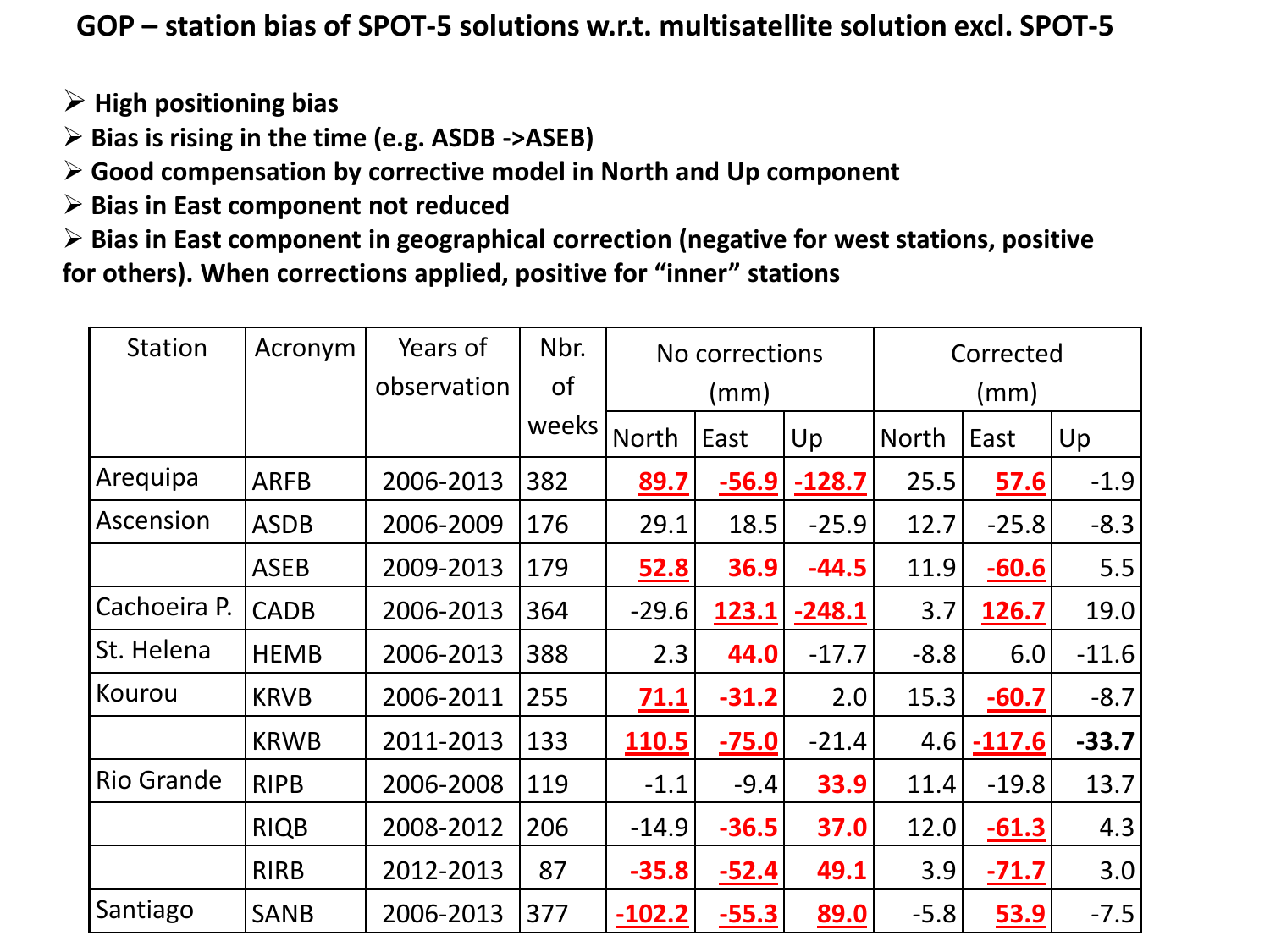# **Station bias w.r.t. multisatellite solution (excl. SPOT-5)**

- **for SAA Stations Arequipa, Santiago, Cachoeira, St. Helene, Kourou, Rio Grande, Ascension**
- **Single-satellite SPOT-5 solution**
- **SAA station positioning bias higher for GOP solution**
- **Corrective model has higher impact on GOP North and Up component**
- **GOP week-to-week comparison**
- **GRG yearly 2011 multi-satellite solution with ITRF 2008 velocities as the reference => GRG positioning results are considered preliminary**

| <b>AC</b>  | No corrections mm |          |                       | <b>Corrected mm</b> |   |      |
|------------|-------------------|----------|-----------------------|---------------------|---|------|
|            | N                 | E.       |                       | N                   | E |      |
| <b>GRG</b> | 40.8              |          | $30.4$ 47.3 26.2 27.2 |                     |   | 14.0 |
| GOP        | 52.1              | $-155.0$ | 80.5                  | 11.1 59.9           |   | 9.3  |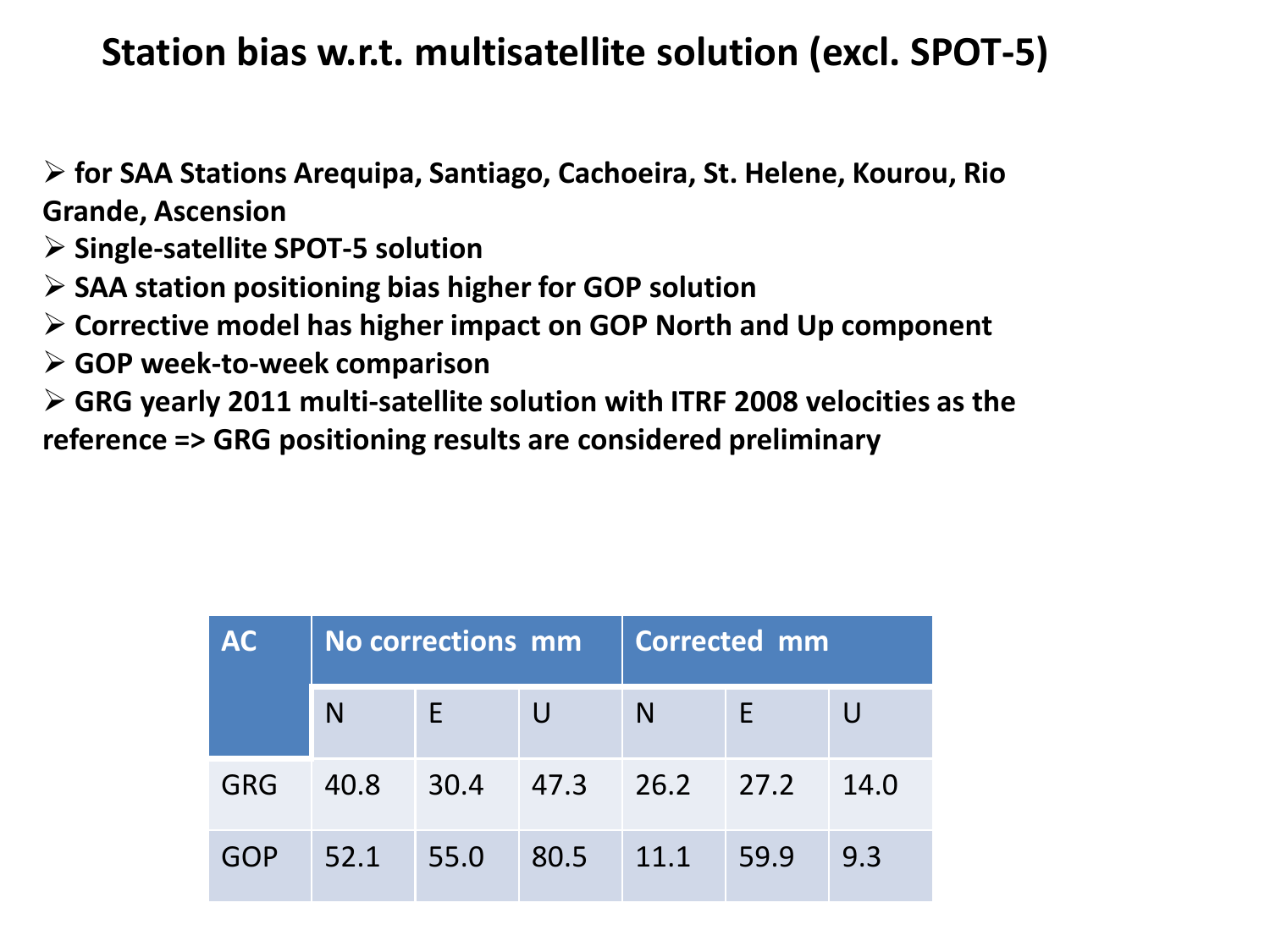## **GOP - Differences between SPOT-5 single satellite solutions and combined multi-satellite solution (without SPOT-5). Station ARFB, North component**



North S5-Comb.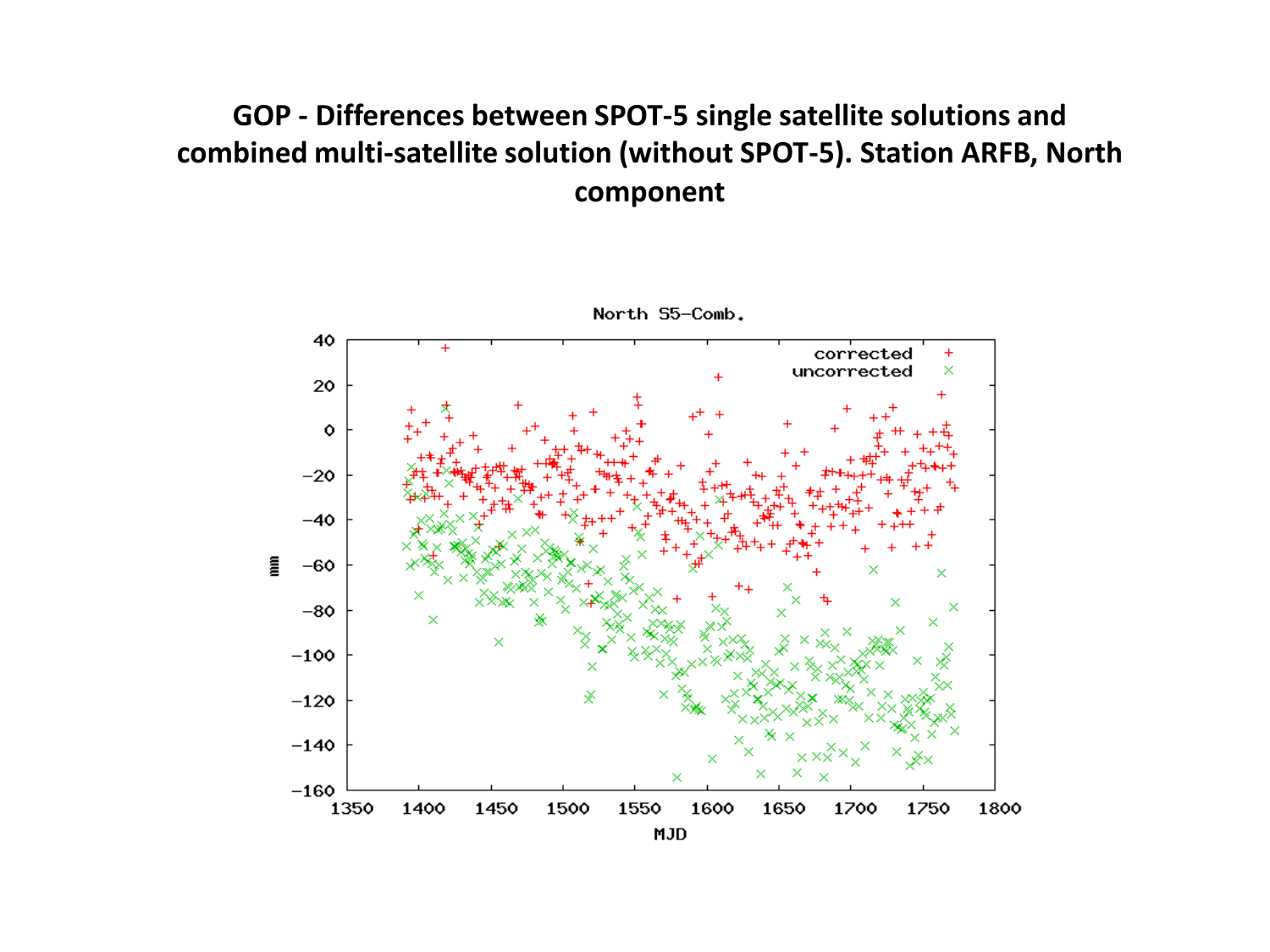## **GOP - Differences between SPOT-5 single satellite solutions and combined multi-satellite solution (without SPOT-5). Station ARFB, East component**

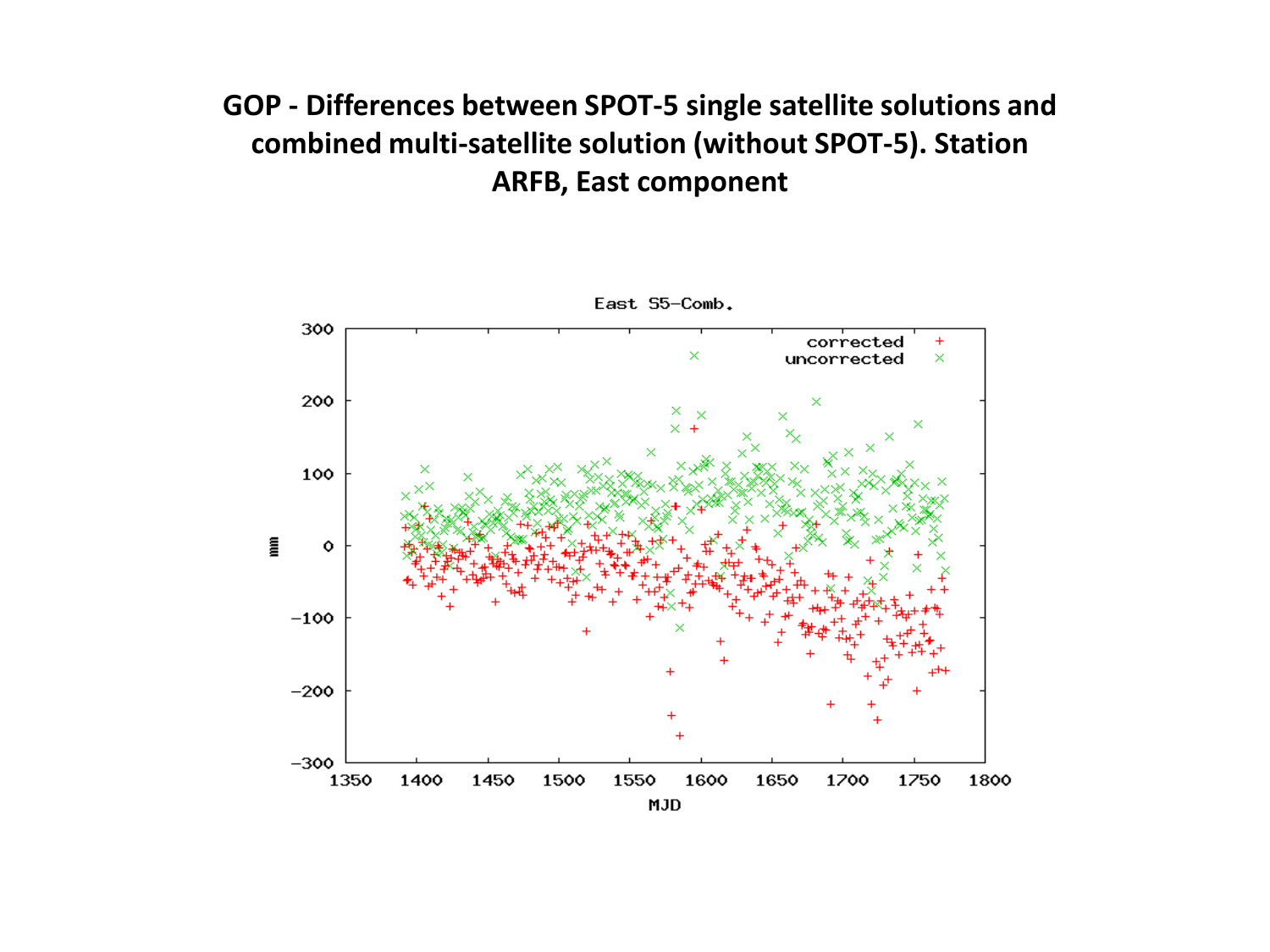## **GOP - Differences between SPOT-5 single satellite solutions and combined multi-satellite solution (without SPOT-5). Station ARFB, Up component**



Up  $S5-Comb$ .